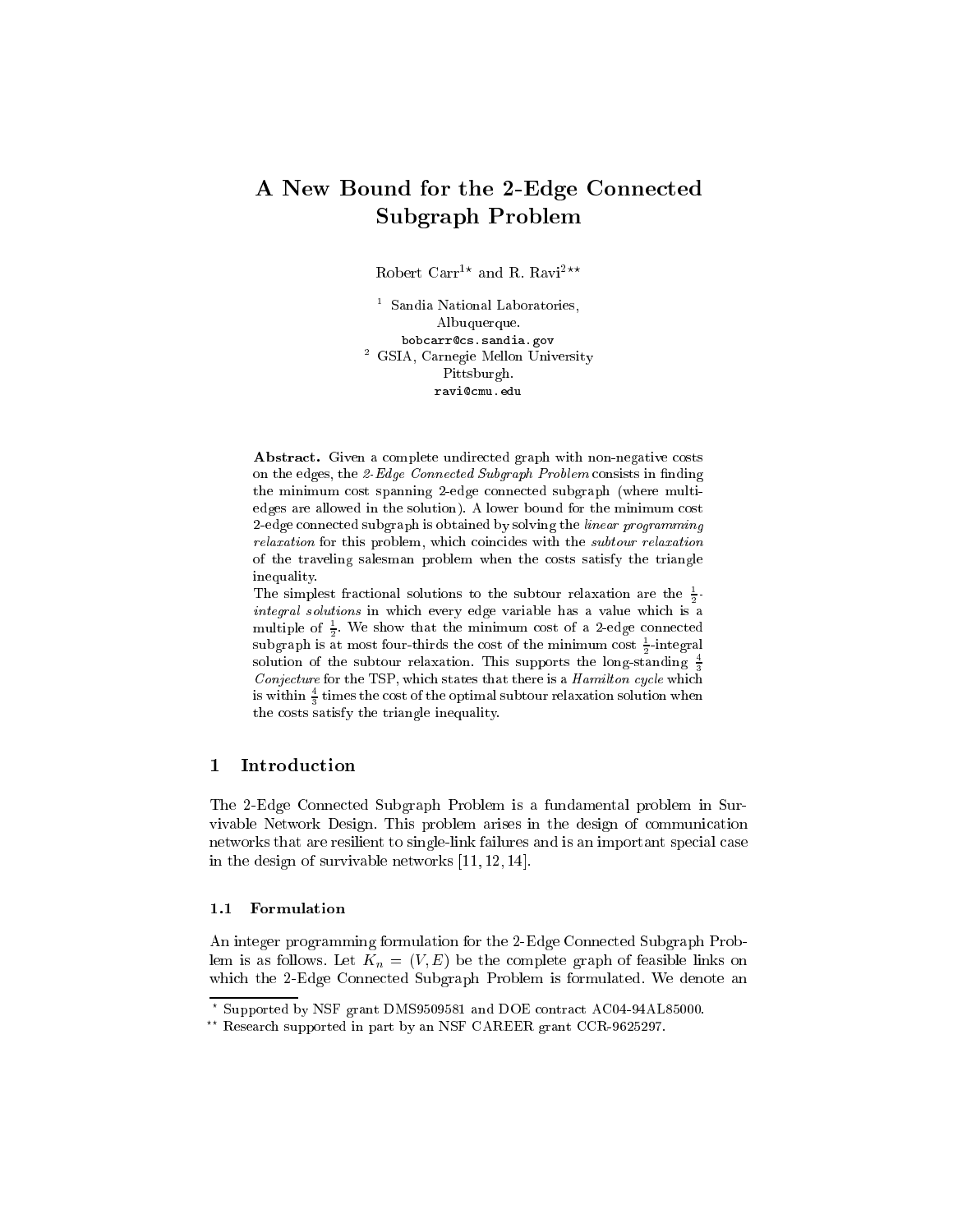edge of this graph whose endpoints are  $i \in V$  and  $j \in V$  by ij. For each vertex  $v \in V$ , let  $\delta(v) \subset E$  denote the set of edges incident to v. For each subset of vertices  $S \subset V$ , let  $\delta(S) \subset E$  denote the set of edges in the *cut* which has S as one of the shores, i.e. the set of edges having exactly one endpoint in S. Denote the edge variable for  $e \in E$  by  $x_e$ , which is 0,1, or 2 depending on whether e is absent, occurs singly or doubly in the 2-edge connected subgraph. For  $A \subset E$ , let  $x(A)$  denote the sum  $\sum_{e \in A} x_e$ . Let  $c_e$  denote the cost of edge  $e$ . We have the following integer programming formulation.

minimize 
$$
c \cdot x
$$
  
\nsubject to  
\n $x(\delta(v)) \ge 2$  for all  $v \in V$ ,  
\n $x(\delta(S)) \ge 2$  for all  $S \subset V$ ,  
\n $x_e \ge 0$  for all  $e \in E$ ,  
\n $x_e$  integral. (1)

The LP relaxation is obtained by dropping the integrality constraint in this formulation. This LP relaxation is almost the same as the subtour relaxation for the Traveling Salesman Problem (TSP). The Traveling Salesman Problem consists in finding the minimum cost  $Hamilton cycle$  in a graph (a Hamilton cycle is a cycle which goes through all the vertices). The subtour relaxation for the TSP is as follows.

minimize 
$$
c \cdot x
$$
  
\nsubject to  
\n $x(\delta(v)) = 2$  for all  $v \in V$ ,  
\n $x(\delta(S)) \ge 2$  for all  $S \subset V$ ,  
\n $x_e \ge 0$  for all  $e \in E$ .

The constraints of the subtour relaxation are called the degree constraints, the subtour elimination constraints, and the non-negativity constraints respectively.

If one has the relationship  $c_{ij} \leq c_{ik} + c_{jk}$  for all distinct  $i, j, k \in V$ , then  $c$  is said to satisfy the *triangle inequality*. An interesting known result is that if the costs satisfy the triangle inequality, then there is an optimal solution to (1) which is also feasible and hence optimal for (2). This follows from a result of Cunningham [11] (A more general result called the Parsimonious Property is shown by Goemans and Bertsimas in [7]). We can show that this equivalence holds even when the costs do not satisfy the triangle inequality. In the latter case, we replace the given graph by its metric completion, namely, for every edge ij such that  $c_{ij}$  is greater than the cost of the shortest path between i and j in the given graph, we reset the cost to that of this shortest path. The intent is that if this edge is chosen in the solution of (1), we may replace it by the shortest cost path connecting  $i$  and  $j$ . Since multiedges are allowed in the 2-edge connected graph this transformation is valid. Hence without loss of generality, we can assume that the costs satisfy the triangle inequality.

## 1.2 Our result and its significance

Our main result is the following.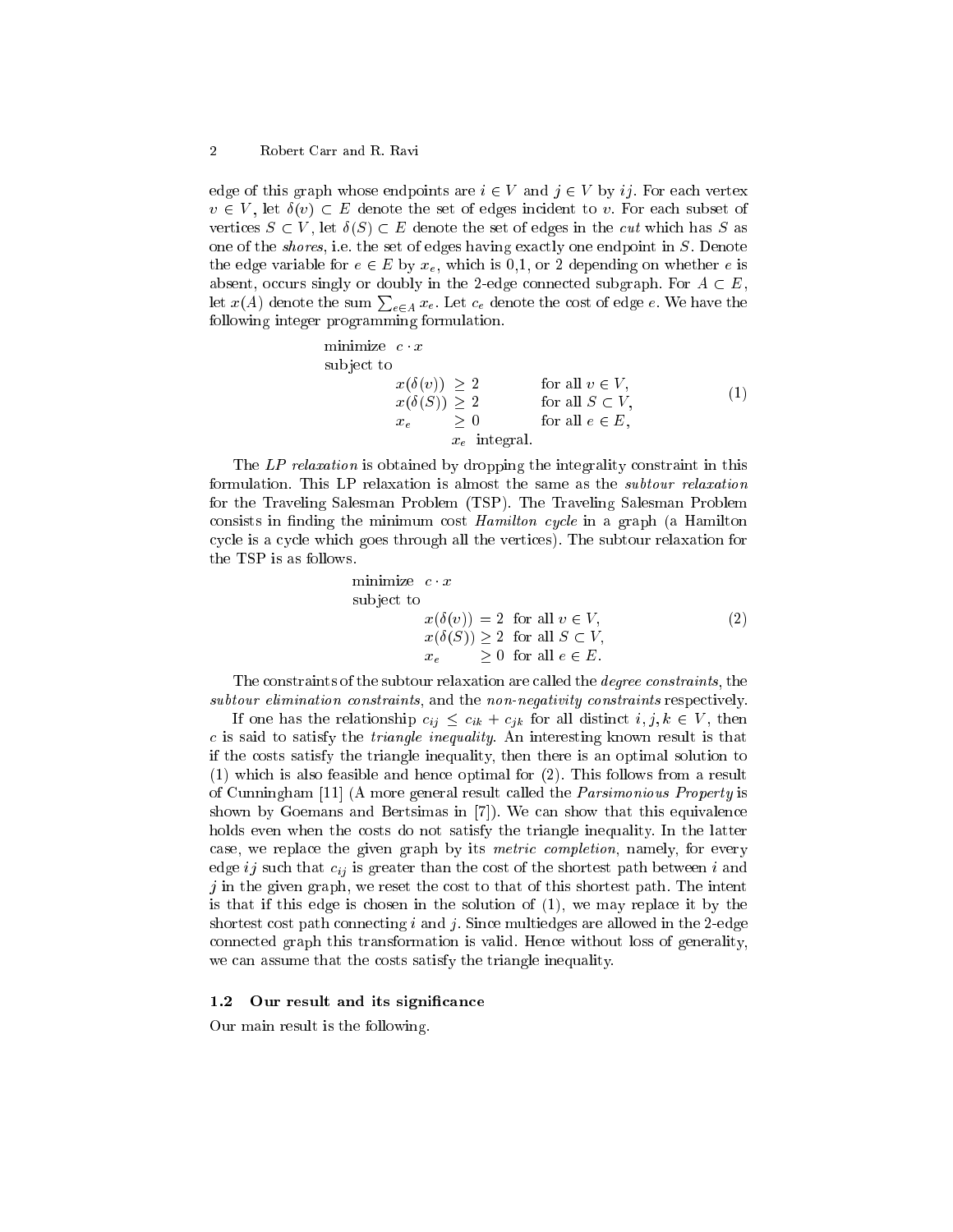**Theorem 1.** The minimum cost of a 2-edge connected subgraph is within  $\frac{4}{3}$ times the cost of the optimal half-integral subtour solution for the TSP.

This result is a first step towards proving the following conjecture we offer.

*Conjecture 1.* The minimum cost of a 2-edge connected subgraph is within  $\frac{4}{5}$ times the cost of the optimal subtour solution for the TSP.

By our remarks in the end of Section 1.1, it would follow from Conjecture 1 that the minimum cost of a 2-edge connected subgraph is also within  $\frac{1}{2}$  times the cost of an optimal solution to the linear programming relaxation (1).

We formulated Conjecture 1 as an intermediate step in proving the following stronger "four-thirds conjecture" on the subtour relaxation for the TSP, which would directly imply Conjecture 1.

Conjecture 2. If the costs satisfy the triangle inequality, then the minimum cost of a Hamilton cycle is within  $\frac{1}{2}$  times the cost of the optimal subtour solution for the TSP.

Note that Theorem 1 and Conjecture 1 imply similar relations between the fractional optimum of the subtour relaxation and a minimum-cost 2-vertex connected subgraph when the costs obey the triangle inequality. In particular, Theorem 1 implies that when the costs satisfy the triangle inequality, the minimum cost z-vertex connected spanning subgraph is within  $\frac{1}{2}$  times the cost of the optimal half-integral subtour solution for the TSP. This follows from the simple observation that from the minimum-cost 2-edge connected graph, we can shortcut "over" any cut vertices without increasing the cost by using the triangle inequality [5, 11].

### 1.3 Related work

A heuristic for finding a low cost Hamilton cycle was developed by Christofides in 1976 [4]. An analysis of this heuristic shows that the ratio is no worse than  $\frac{1}{2}$  in both Conjecture 1 and Conjecture 2. This analysis was done by Wolsey in  $\mathbf{1}_{\mathbf{1}_{\mathbf{1}}}$  and  $\mathbf{1}_{\mathbf{1}_{\mathbf{1}}}$  and  $\mathbf{1}_{\mathbf{1}_{\mathbf{1}}}$  and  $\mathbf{1}_{\mathbf{1}_{\mathbf{1}}}$  and  $\mathbf{1}_{\mathbf{1}_{\mathbf{1}}}$  and  $\mathbf{1}_{\mathbf{1}_{\mathbf{1}}}$  and  $\mathbf{1}_{\mathbf{1}_{\mathbf{1}}}$  and  $\mathbf{1}_{\mathbf{1}_{\mathbf{1}}}$  and  $\mathbf{1}_{\mathbf{1}_{\mathbf{1}}}$  heuristic to find a low cost 2-vertex connected subgraph when the costs obey the triangle inequality was done by Fredrickson and Ja Ja in [5]. The performance guarantee for this heuristic to find a 2-vertex connected subgraph is  $\frac{1}{2}$ . There has also been a spate of work on approximation algorithms for survivable network design problems generalizing the 2-edge connected subgraph problem  $[7-10, 13, 17]$ ; however, the performance guarantee for the 2-edge connected subgraph problem from these methods is at best  $\frac{1}{2}$  when the costs obey the triangle inequality (shown in [5, 7]) and at best 2 when they do not (shown in [9]).

Both Conjecture 2 and Conjecture 1 have remained open since Christodes developed his heuristic. In this paper, we suggest a line of attack for proving Conjecture 1.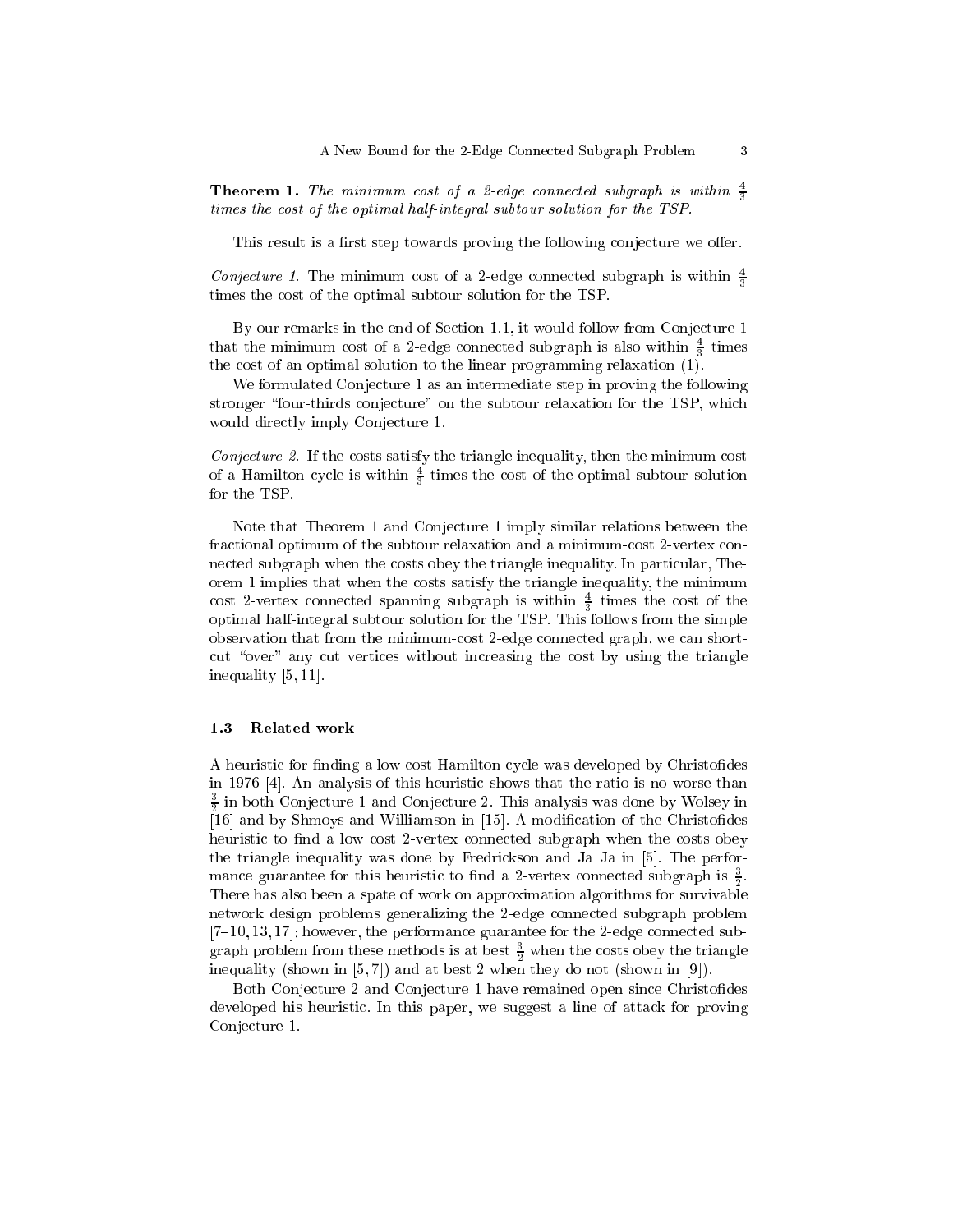4 Robert Carr and R. Ravi

#### 2Motivation

In this section we discuss two distinct motivations that led us to focus on halfintegral extreme points and prove a version of Conjecture 1 for this special case. One follows from a particular strategy to prove Conjecture 1 and the other from examining subclasses of subtour extreme points that are sufficient to prove Conjectures 1 and 2.

### 2.1 A Strategy for Proving Conjecture 1

Let an arbitrary point  $x^*$  of the subtour polytope for  $K_n$  be given. Multiply this by  $\frac{1}{3}$  to obtain the vector  $\frac{1}{3}x$  . Denote the edge incidence vector for a given 2-edge connected subgraph H in  $K_n$  by  $\chi^H$ . Note that edge variables could be 0,1, or 2 in this incluence vector. Suppose we could express  $\frac{1}{3}x$  as a convex combination of incidence vectors of 2-edge connected subgraphs  $H_i$  for  $i = 1, 2, \ldots, k$ . That is, suppose that

$$
\frac{4}{3}x^* = \sum_{i=1}^k \lambda_i \chi^{H_i},\tag{3}
$$

where  $\lambda_i \geq 0$  for  $i = 1, 2, \ldots, k$  and

$$
\sum_{i=1}^{k} \lambda_i = 1.
$$

Then, taking dot products on both sides of  $(3)$  with the cost vector c yields

$$
\frac{4}{3}c \cdot x^* = \sum_{i=1}^k \lambda_i c \cdot \chi^{H_i}.
$$
 (4)

Since the right hand side of (4) is a weighted average of the numbers  $c \cdot \chi^{H_i}$ , it follows that there exists a  $j \in \{1, 2, \ldots, k\}$  such that

$$
c \cdot \chi^{H_j} \le \frac{4}{3}c \cdot x^*.
$$
 (5)

If we could establish (5) for any subtour point  $x^{\scriptscriptstyle +}$ , then it would in particular be valid for the optimal subtour point, which would prove Conjecture 1.

In an attempt at proving Conjecture 1, we aim at contradicting the idea of a minimal counterexample, that is, a subtour point  $x$  -having the fewest number of vertices  $n^{\prime}$  such that (3) can not hold for any set of 2-edge connected subgraphs. First we have the following observation.

**Theorem 2.** At least one of the minimal counterexamples x to (3) holding (for some set of 2-edge connected subgraphs) is an extreme point of the subtour polytope.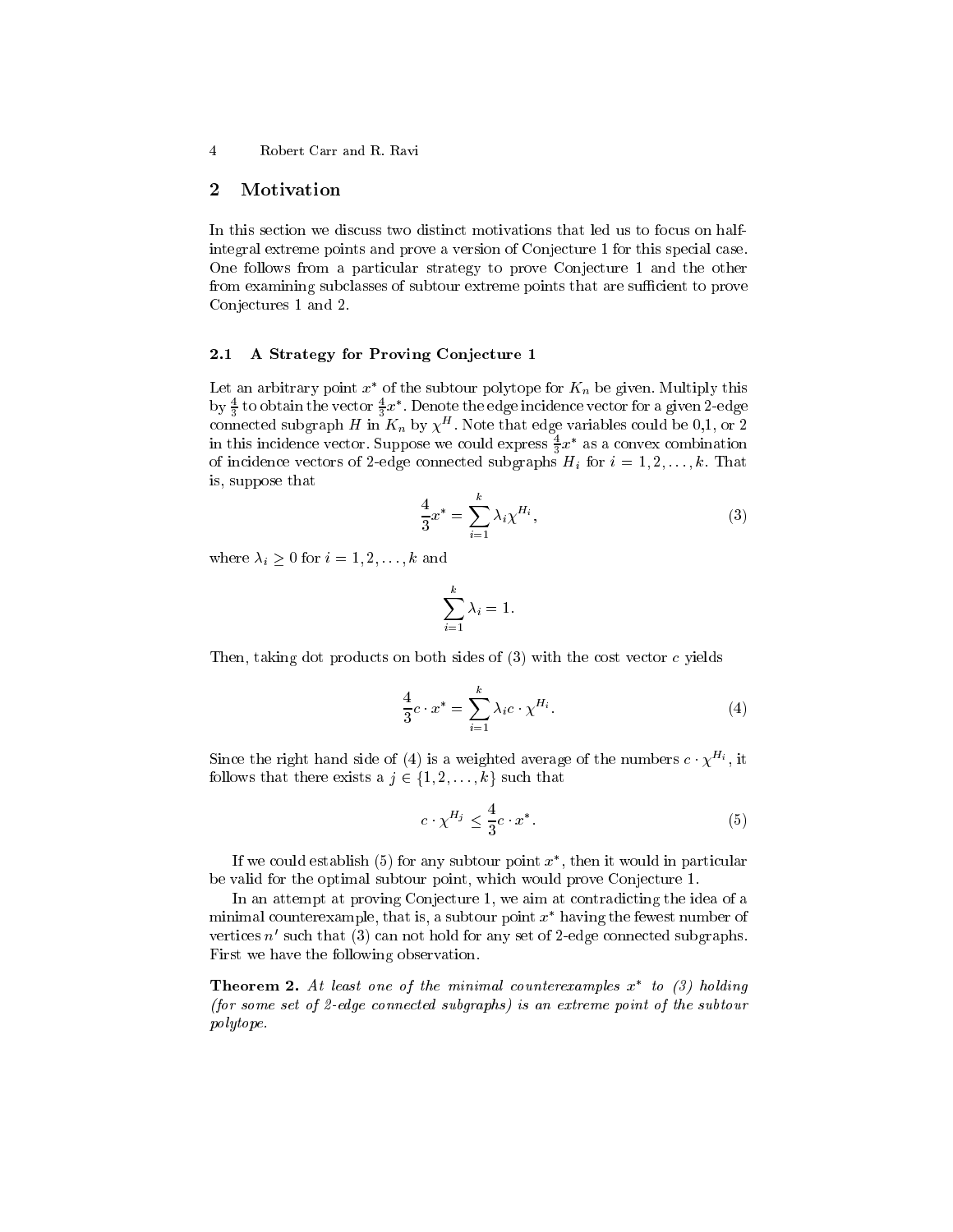*Proof.* Suppose  $x^* = \sum_l \mu_l x^l$ , where each  $x^l$  is an extreme point which is not a minimal counterexample, and the  $\mu_i$ 's satisfy the usual constraints for a set of convex multipliers. Thus, for each  $l$ , we can find a set of 2-edge connected  $\mathrm{subgraphs}\ H_i^l\ \mathrm{such}\ \mathrm{that}$ 

$$
\frac{4}{3}x^l=\sum_i\lambda_i^l\chi^{H_i^l},
$$

where the  $\lambda_i^l$ 's satisfy the usual constraints for a set of convex multipliers. Then

$$
\frac{4}{3}x^* = \sum_{l} \frac{4}{3}\mu_l x^l = \sum_{l} \mu_l \sum_{i} \lambda_i^l \chi^{H_i^l}.
$$
 (6)

Since we have that

$$
\sum_{l} \mu_l \cdot (\sum_i \lambda_i^l) = \sum_{l} \mu_l \cdot (1) = 1,
$$

Equation (6) shows that  $\frac{4}{3}x^{\frac{1}{3}}$  can be expressed as a convex combination of 2-edge connected subgraphs as well, from which this theorem follows.

Thus we need to focus only on minimal counterexamples  $x^*$  in  $K_{n'}$  which are extreme points. To carry out the proof, we wish to find a substantial tight cut  $\delta(H)$  for x<sup>\*</sup>, i.e. an  $H \subset V$  such that  $3 \leq |H| \leq n'-3$  and

$$
x^*(\delta(H)) = 2.
$$

We can then split x  $\alpha$  into 2 smaller subtour solutions  $x^1$  and  $x^2$  in the following way. Take the vertices of  $V \setminus H$  in  $x^*$  and contract them to a single vertex to obtain  $x^1$ . Likewise, take the vertices of H in  $x^*$  and contract them to a single vertex to obtain  $x^2$ . An example of this is shown in Figure 1.

Since  $x^\centerdot$  and  $x^\centerdot$  are not counterexamples to our conjecture, we would be able to decompose  $\frac{1}{3}x^2$  and  $\frac{1}{3}x^2$  into combinations of 2-edge connected subgraphs, which we may then attempt to glue together to form a similar combination for  $\frac{1}{3}x$  , thereby showing that  $x$  is not a counterexample (We show how this can be accomplished for the case of half-integral extreme points in Case 1 in the Proof of Theorem 6).

What if there are no tight substantial cuts however? The following proposition which is shown in [1] shows us what we need to do.

**Proposition 1.** If  $x^*$  is an extreme point of the subtour polytope and has no substantial tight cuts, then x is a 1/2-integer solution.

I his led us to focus on  $1/2$ -integral solutions  $x$  , and we were able to complete the proof for this special case. In the next section, we show our main result that if  $x$  is a 1/2-integer subtour solution, then (3) can always be satisfied.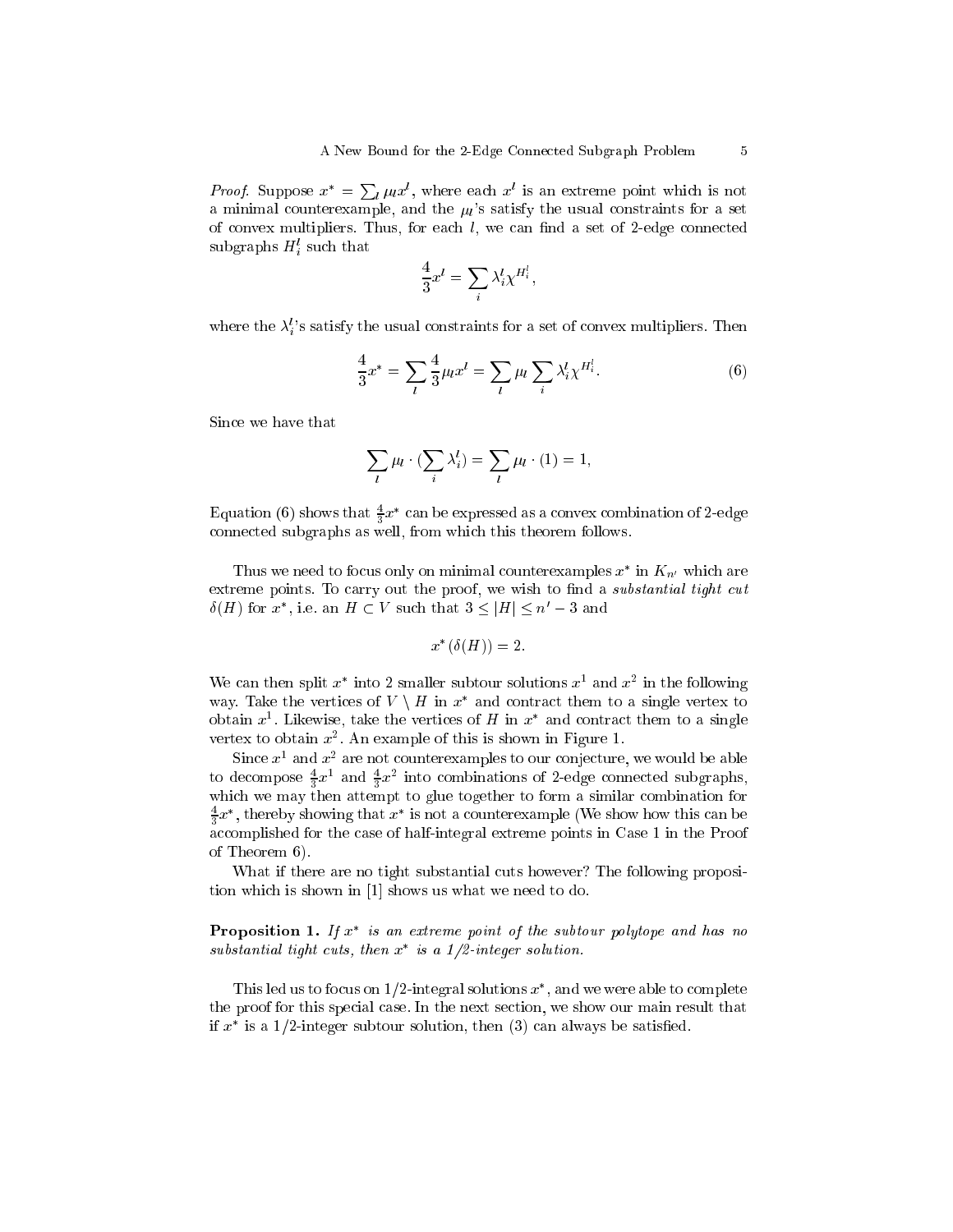6 Robert Carr and R. Ravi



Fig. 1. An idea for splitting a minimal counterexample into two smaller instances. Note that H defines a substantial tight cut, i.e., both H and  $V \setminus H$  have at least three vertices and  $x(\delta(H)) = 2$ .

#### 2.2 The Important Extreme Points

Consider any extreme point x. We wish to express  $\frac{1}{3}x^{\frac{1}{3}}$  as a convex combination of 2-edge connected graphs for Conjecture 1 or a convex combination of Eulerian graphs for Conjecture 2. An important question is what features of  $x^*$  make it difficult to do this? In an effort to answer this question, we try to transform  $x$  into another extreme point  $x$  on a larger graph so that  $x$  belongs to a subclass of the extreme points, but  $\frac{1}{3}x^{\frac{1}{3}}$  is at least as hard to express as a convex combination of 2-edge connected graphs (or Eulerian graphs) as  $\frac{1}{3}x^{\frac{1}{3}}$  is. I he idea then is that we only have to be able to express  $\frac{1}{3}x$  as a convex combination of 2-edge connected graphs (or Eulerian graphs) for all extreme points  $\bar{x}$  belonging to this particular subclass in order to prove Conjecture 1 (or Conjecture 2). If we have a subclass S of extreme points  $\overline{x}$  such that being able to express  $\frac{4}{3}\overline{x}$ as a convex combination of 2-edge connected graphs for all extreme points  $\overline{x}$ belonging to this particular subclass is sufficient to prove Conjecture 1, then we say that S is sufficient to prove Conjecture 1. Likewise, a subclass  $S$  can be sufficient to prove Conjecture 2.

We have found two different subclasses of extreme points which are sufficient to prove both Conjecture 1 and Conjecture 2. In some sense, the extreme points in such a subclass are the hardest extreme points to deal with when proving Conjecture 1 or Conjecture 2. One class, termed fundamental extreme points, can be found in [2].

**Definition 1.** A fundamental extreme point is an extreme point for the subtour relaxation satisfying the following conditions.

(i) The support graph is 3-regular,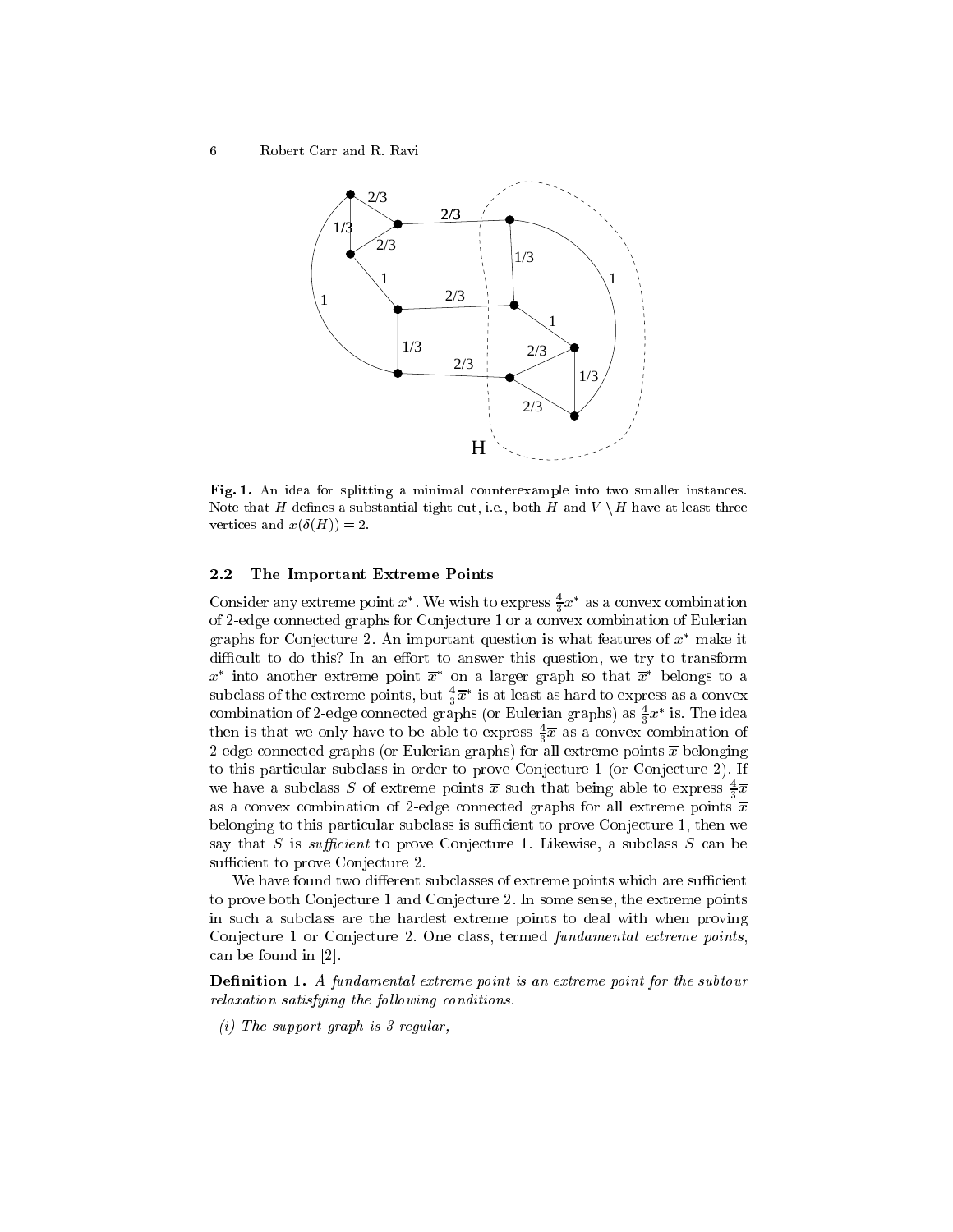- (ii) There is a 1-edge incident to each vertex,
- (iii) The fractional edges form disjoint cycles of length 4.

A second class of such sufficient extreme points is described below. We will restrict our attention to showing that the subclass described below is sufficient to prove Conjecture 1, although showing that it is also sufficient to prove Conjecture 2 requires only minor modications in our arguments.

Consider any extreme point  $x^*$ . Pick the smallest integer k such that  $x_e^*$  is a multiple of  $\frac{1}{k}$  for every edge  $e \in E$ . Then form a 2k-regular 2k-edge connected multigraph  $G_k = (V, E_k)$  as follows. For every edge  $e = uv \in E$ , put l edges between u and v, where  $l := kx_e^*$ . Then showing that  $\frac{4}{3}E_k$  can be expressed as a convex combination of 2-edge connected graphs is equivalent to showing that  $\frac{4}{3}x^*$  can be so expressed. But suppose every vertex in  $G_k$  is replaced by a circle of 2k nodes, each node with one edge from  $E_k$ , and  $2k-1$  new edges linking this node to its two neighboring nodes in the circle, all in such a way that the resulting graph  $\overline{G}_k = (\overline{V}, \overline{E}_k)$  is still 2k-regular and 2k-edge connected. Note that loosely speaking, we have  $E_k \subset \overline{E}_k$ . We seek to then show that if we can express  $\frac{4}{3}E_k$  as a convex combination of 2-edge connected graphs, then we can do so for  $\frac{4}{3}E_k$  as well. The graph  $G_k$  will turn out to corresponds to a subtour extreme point  $\bar{x}^*$  (in the same way that  $G_k$  corresponds to  $x^*$ ). It is more convenient to define this subtour extreme point  $\overline{x}^*$  than to define  $G_k$ .

Let us now denne  $x$  .

**Definition 2.** Expand each vertex in  $V$  into a circle of  $2k$  nodes, with an edge of  $E_k$  leaving each such node, as described in the previous paragraph. Take the equivalent of an Eulerian tour through all the edges of  $E_k$  by alternately traversing these edges and jumping from one node to another node in the same circle until you have traversed all of the edges in  $E_k$  and have come back to the edge in  $E_k$  you started with. When you jump from node u to node v in the same circle in this Eulerian tour, define  $\overline{x}_{uv}^* := \frac{k-1}{k}$ . For every edge  $e \in E_k$ , we naturally define  $\overline{x}_e^* := \frac{1}{k}$ . For each circle  $C_v$  of nodes corresponding to the vertex  $v \in V$ , we pick an arbitrary perfect matching  $M_v$  on the nodes in  $C_v$ , including in  $M_v$ only edges  $e$  which have not yet been used in the definition of  $x$  . We then define  $\overline{x}_{e}^{*} := 1$  for all  $e \in M_{v}$ .

We have the following:

**Theorem 3.** x in Definition 2 is a subtour extreme point.

*Proof.* The support graph of x is 3-regular, with the fractional edges in x forming a Hamilton cycle on the vertices V. Call the edges in  $\overline{x}^*$ 's support graph  $\overline{E}_k$  .

We first show that x is a feasible subtour point. If it were not, there would have to be a cut in the graph  $\overline{G}_k = (\overline{V}, \overline{E}_k)$  of value less than 2. Clearly, such a cut  $\mathcal C$  would have to go through some circle  $C_v$  of nodes since  $G_k$  is 2k-edge connected. But the contribution of the edges from the circle  $C_v$  to any cut crossing it is at least 1 since the edges in the circle  $C_v$  each have a value greater than or equal to 1/2. Hence, the contribution from the non-circle edges in the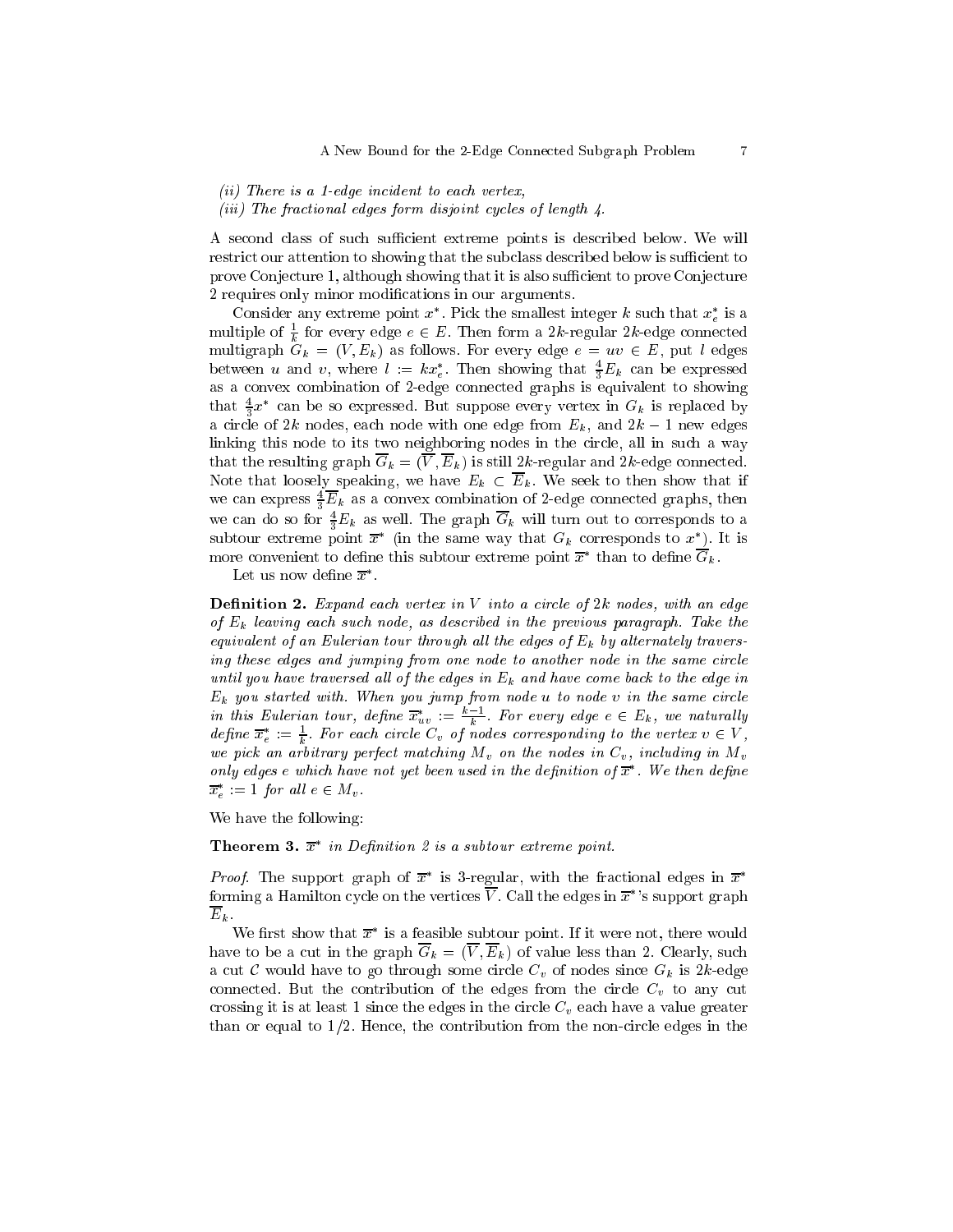cut  $C$  is less than 1. But this is not possible because when  $v$  is ripped out of  $x^-,$ the minimum cut in the remaining solution is greater than or equal to 1. Hence,  $x$  is a feasible subtour point.

We show that x is an extreme point by showing that it can not be expressed as  $\frac{1}{2}x^2 + \frac{1}{2}x^2$ , where x<sup>2</sup> and x<sup>2</sup> are distinct subtour points. Suppose x could<br>be so expressed. Then the support graphs of  $x^1$  and  $x^2$  would coincide with or be subgraphs of the support graph  $E_k$  of  $\bar{x}^*$ . Because of the structure of the support graph, setting the value of just one fractional edge determines the entire solution due to the degree constraints. Hence, all the edges  $e \in \overline{E}_k$  such that  $x_e = \frac{1}{k}$  would have to say be smaller than  $\frac{1}{k}$  in  $x^2$  and larger than  $\frac{1}{k}$  in  $x^2$ . But, then a cut separating any circle of nodes  $C_v$  from the rest of the vertices in  $x^1$ would have a value less than 2, which contradicts  $x^{\mu}$  being a subtour point.

We now have the following:

**Theorem 4.** If  $\frac{1}{3}x$  can be expressed as a convex combination of 2-edge connected graphs spanning V, then  $\frac{4}{3}x^*$  can be expressed as a convex combination of 2-edge connected graphs spanning V .

*Proof.* Suppose  $\frac{1}{3}x$  can be expressed as a convex combination

$$
\frac{4}{3}\overline{x}^* = \sum_i \lambda_i \chi^{\overline{H}_i},\tag{7}
$$

where the  $\overline{H}_i$ 's are 2-edge connected graphs spanning  $\overline{V}$ . For each *i*, contract each circle of nodes  $C_v$  back to the vertex  $v \in V$  in  $\overline{H}_i$ . Call the resulting graph  $H_i$ . Since contraction preserves edge connectivity,  $H_i$  is a 2-edge connected graph spanning V. When one performs this contraction on  $\overline{x}^*$ , one gets  $x^*$ . As a result, we obtain that

$$
\frac{4}{3}x^* = \sum_i \lambda_i \chi^{H_i},\tag{8}
$$

which proves our theorem.

We can now define the subclass of *important extreme points*.

**Definition 3.** An important extreme point is an extreme point for the subtour relaxation satisfying the following conditions.

- (i) The support graph is 3-regular,
- (ii) There is a 1-edge incident to each vertex,
- (iii) The fractional edges form a Hamilton cycle.

We are now ready for the culminating theorem of this section.

**Theorem 5.** The subclass of important extreme points is sufficient to prove Conjecture 1.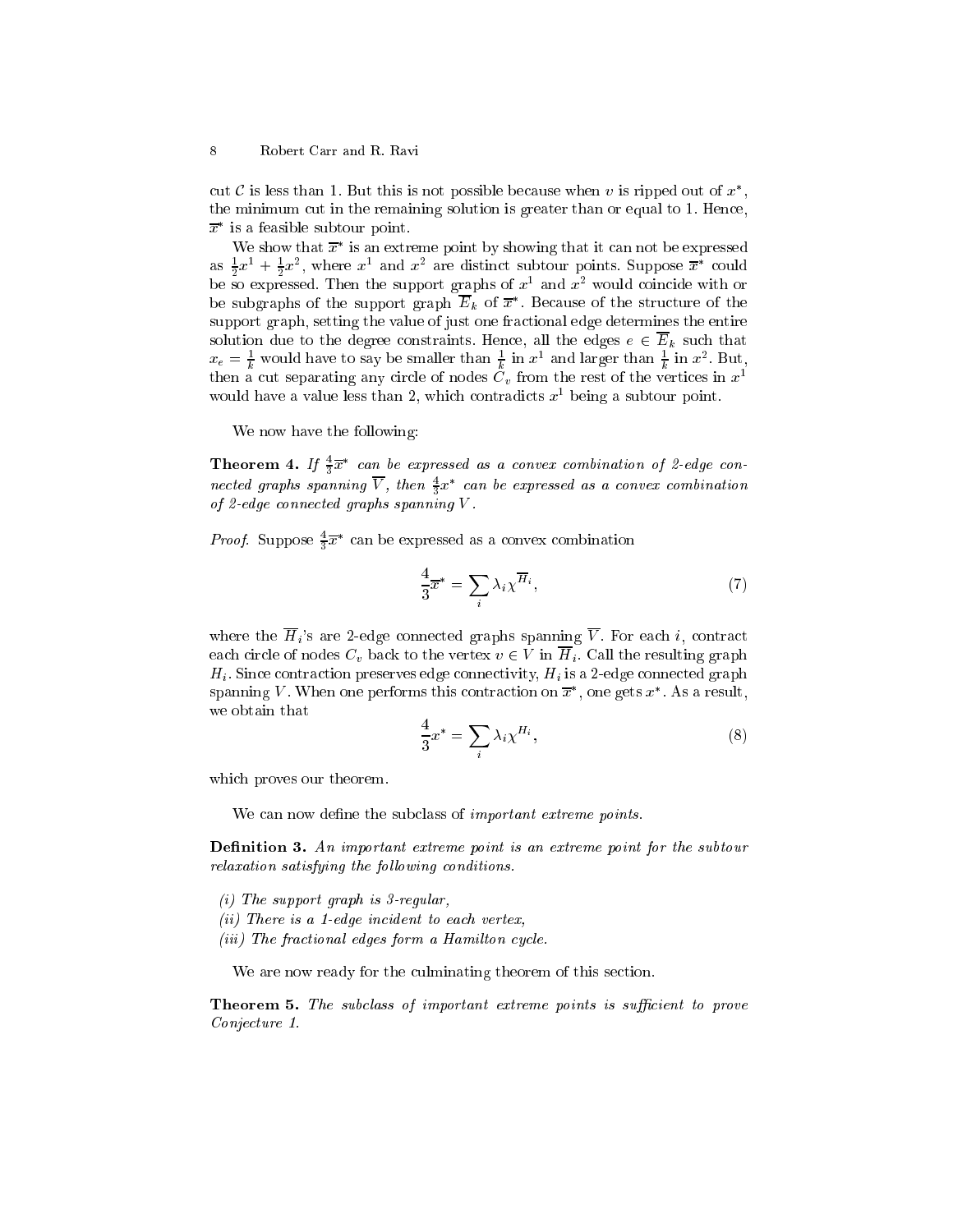*Proof.* If there is an extreme point x such that  $\frac{1}{3}x$  cannot be expressed as a convex combination of 2-edge connected graphs, then by Theorem 4, the important extreme point  $\frac{1}{3}x$  cannot be expressed as a convex combination of 2-edge connected graphs either. Hence, our theorem follows.

The analogous theorem for the class of fundamental extreme points can be found in [2].

#### 3The Proof of Theorem <sup>1</sup>

Let  $x^*$  be a 1/2-integer subtour solution on  $K_n = (V, E)$ . Denote the edges of the support graph of  $x^*$  (the set of edges  $e \in E$  such that  $x_e^* > 0$ ) by  $E(x^*)$ . Construct the multigraph  $G(x^*) = (V, E(x^*))$ , where  $E(x^*) \supset E(x^*)$  and differs from  $E(x^*)$  only in that there are two copies in  $E(x^*)$  of every edge  $e \in E(x^*)$ for which  $x_e =$  1. Note that the parsimonious property  $[\ell]$  implies that there are no edges e with  $x_e > 1$  in the optimal fractional solution.

Because of the constraints of the subtour relaxation, it follows that  $G(x^*)$ is a 4-regular 4-edge connected multigraph. Similarly, corresponding to every 4 regular 4-edge connected multigraph is a 1/2-integer subtour solution, although this solution may not be an extreme point.

Showing (3) for some choice of 2-edge connected subgraphs  $H_i$  for every  $1/2$ -integer subtour solution  $x^{\dagger}$  would prove Conjecture 1 whenever the optimal subtour solution was 1/2-integer, as was discussed in the last section. So, equivalently to showing (3) for some choice of 2-edge connected subgraphs  $H_i$  for every  $1/2$ -integer subtour solution  $x$  , we could show

$$
\frac{2}{3}\chi^{E(G)} = \sum_{i} \lambda_i \chi^{H_i},\tag{9}
$$

where this expression is a convex combination of some chosen set of 2-edge connected subgraphs  $H_i$ , for every 4-regular 4-edge connected multigraph  $G =$  $(V, E(G))$ . These are equivalent because of the remarks in the previous paragraph and the observation that  $G(x^*)$  behaves like  $2x^*$ .

It turns out that  $(9)$  is very difficult to show directly, but the following slight strengthening of it makes the task easier. Consider any 4-regular 4-edge connected multigraph  $G = (V, E(G))$  and any edge  $e \in E(G)$ . Then, we prove instead that

$$
\frac{2}{3}\chi^{E(G)\setminus\{e\}} = \sum_{i} \lambda_i \chi^{H_i} \tag{10}
$$

where this expression is a convex combination of some chosen set of 2-edge connected subgraphs  $H_i$ .

For technical reasons, we will prove (10) with the additional restriction that none of the  $H_i$ 's may use more than one copy of any edge in  $E(G)$ . Note however that G may itself have multiedges so  $H$  may also have multiedges. In the latter case, we think of two parallel multiedges in  $H$  as being copies of two distinct multiedges in G.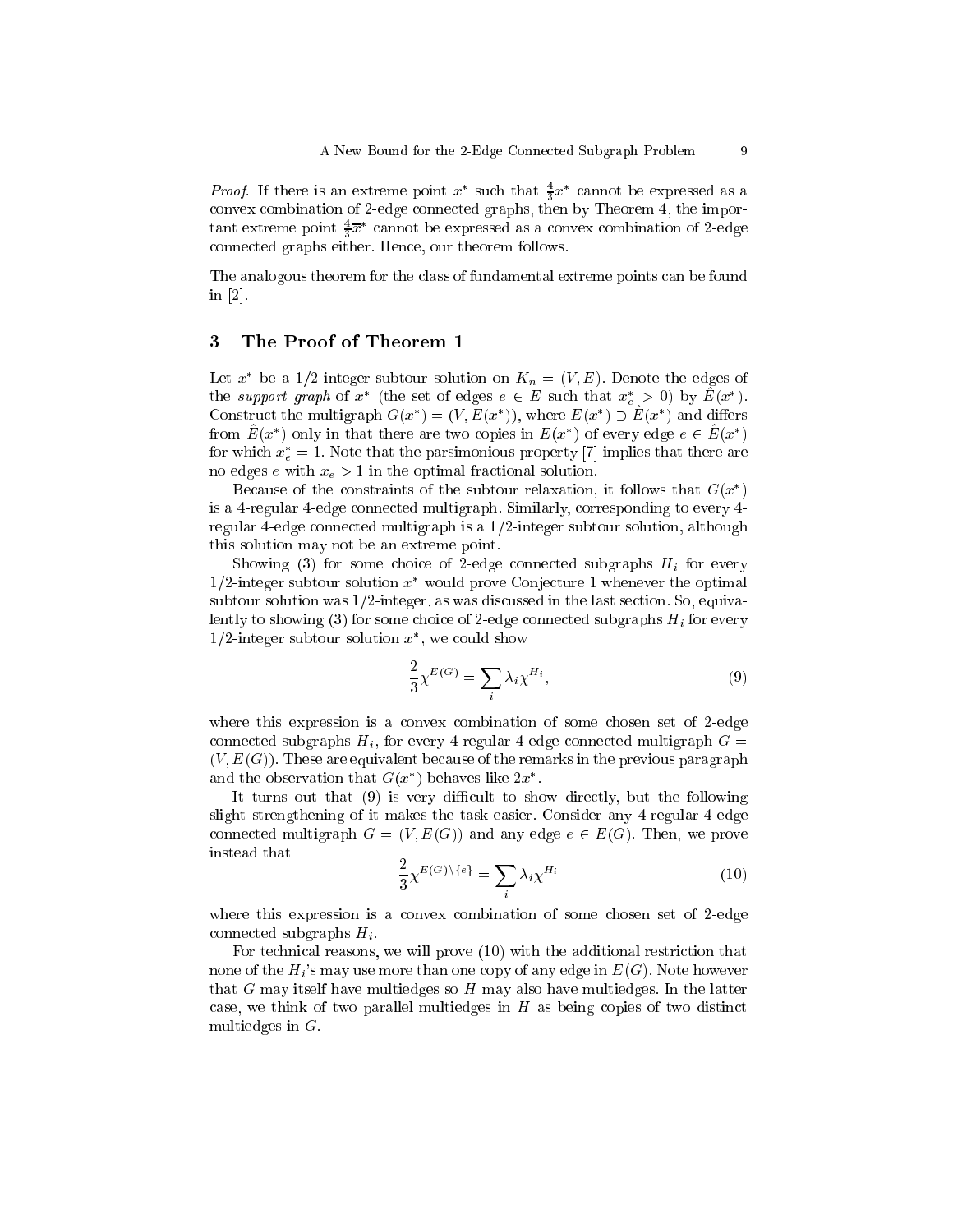$10$ 10 Robert Carr and R. Ravi

For any 4-regular 4-edge connected graph G and any edge  $e \in E(G)$ , we define  $P(G, e)$  to be the following statement.

**Statement 1**  $P(G, e) \Leftrightarrow$  For some finite set of 2-edge connected subgraphs  $H_i$ , we have (10), where  $\lambda_i \geq 0$  for all i and  $\sum_i \lambda_i = 1$ , and none of the  $H_i$ 's may use more than one copy of any edge in  $E(G)$ .

As noted above, Statement 1 does not rule out the possibility of doubled edges in the  $H_i$ 's because there may be doubled edges in  $G$ .

We define a *tight cut* for a 4-edge connected graph  $G$  to be a cut which has exactly 4-edges in it. We define a *non-trivial cut* for such a graph to be a cut where both shores have at least 2 vertices each. We have the following lemma.

**Lemma 1.** Let  $G = (V, E)$  be a 4-regular 4-edge connected graph which has no tight non-trivial cut which includes an edge  $e = uv \in E$ . Let the other 3 (not necessarily distinct) neighbors of v be x, y, and z. Then either ux or yz is a loop or  $G' = G - v + ux + yz$  is 4-regular and 4-edge connected, and likewise for the other combinations.

*Proof.* Let  $G = (V, E)$  and  $e = uv \in E$  be given, where the neighbors of v are as stated. First, note that any cut in  $G$  containing all four edges incident on  $\nu$ has size at least 8, since the cut formed by moving  $v$  to the opposite side of the cut must have size at least 4 since  $G$  is 4-edge connected.

Suppose neither  $ux$  or  $yz$  is a loop. Then clearly,  $G'$  is a 4-regular connected graph. Since it is 4-regular, every cut has an even number of edges in it. By our earlier observation, there can be no cuts  $\delta(H)$  in G' of cardinality zero. Suppose G' has a non-trivial cut  $\delta(H)$  with only 2 edges in it. Consider  $G = G + ux + yz$ with vertex v back in. The two non-trivial cuts  $\delta(H \cup \{v\})$  and  $\delta((V \setminus H) \cup \{v\})$ can each have at most 3 more edges each (for a total of 5 edges each) since as observed earlier, these cuts could not have all  $4$  edges incident to  $v$  in them. But,  $G = G - ux - yz$  has only cuts with an even number of edges in them since it is 4-regular. Hence the cuts  $\delta(H \cup \{v\})$  and  $\delta((V \setminus H) \cup \{v\})$  in G have at most 4 edges in them. One of these two cuts is a tight non-trivial cut which contains e, which yields the lemma.

We are now ready for our main theorem.

**Theorem 6.** Let x of a minimum cost  $1/2$ -integer subtour solution. Then there exists a 2-edge connected subgraph H such that  $c \cdot \chi^H \leq \frac{4}{3}c \cdot x^*$ .

*Proof.* As remarked in the discussion before this theorem, it is sufficient to prove  $P(G, e)$  for all 4-regular 4-edge connected multigraphs G and for all  $e \in E(G)$ . To prove this, we show that a minimal counterexample to  $P(G, e)$  can not happen.

Let  $G = (V, E(G))$  be a 4-regular 4-edge connected multigraph and  $e \in E(G)$ which has the minimum number of vertices such that  $P(G, e)$  does not hold. Since by inspection, we can verify that  $P(G, e)$  holds when G has 3 vertices, we can assume that  $|V| > 3$ . We now consider the cases where G has a tight non-trivial cut which includes edge  $e$  and where  $G$  has no tight non-trivial cut which includes e.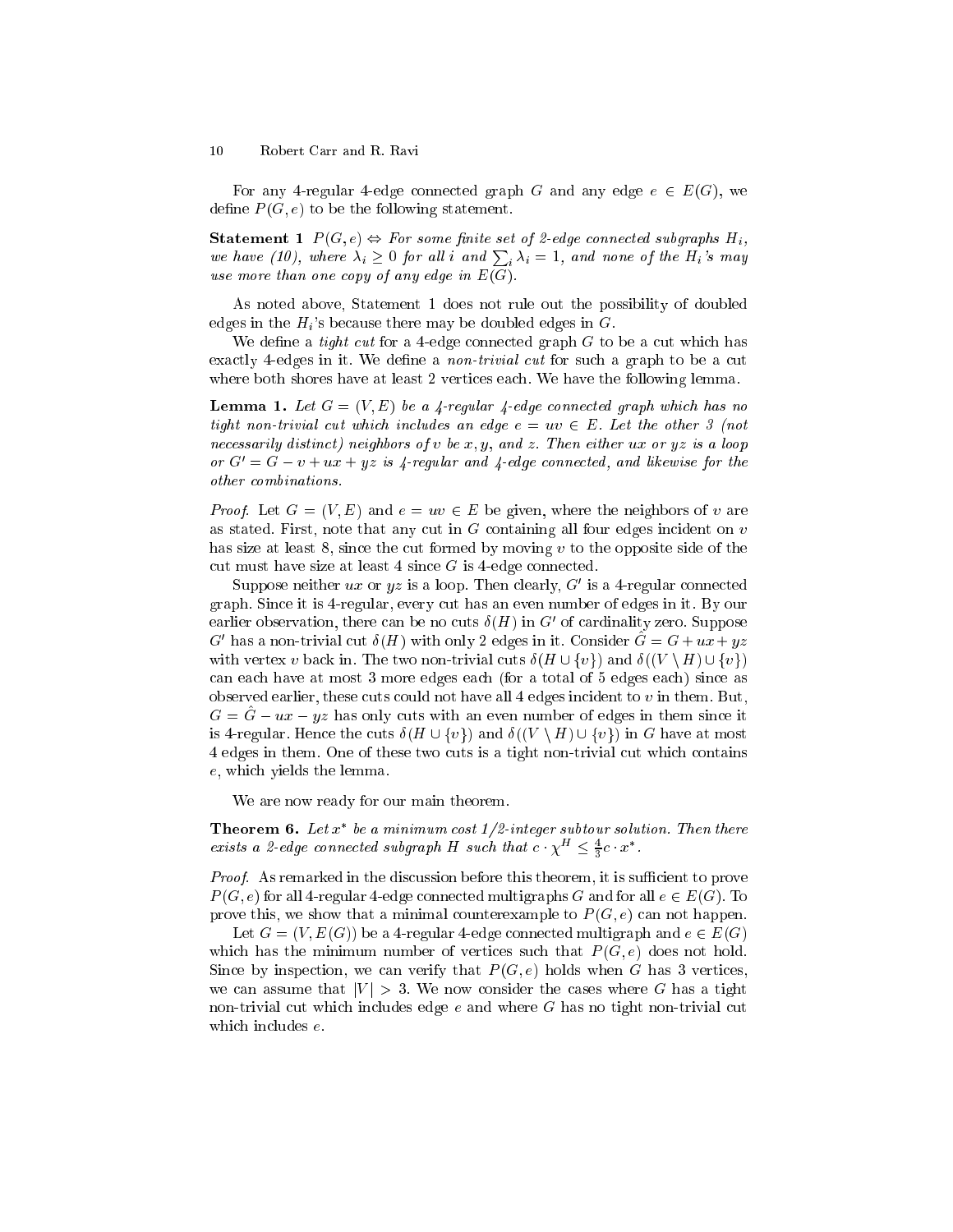**Case 1:** G has a tight non-trivial cut which includes edge  $e$ .

Choose such a tight non-trivial cut and denote the edges other than  $e$  in this cut by  $a, b$ , and  $c$ . As before, consider contracting one of the shores of this cut to a single vertex  $v_1$ . Denote the edges incident to  $v_1$ , which corresponded to  $e, a, b$ , and c, by  $e_1, a_1, b_1$ , and  $c_1$  respectively. This resulting graph  $G_1 = (V_1, E_1)$  can be seen to be 4-regular and 4-edge connected. (To see this, suppose there was a cut of cardinality less than four in  $G_1$  and let  $H_1$  be the shore of this cut not containing  $v_1$ . Then the cut  $\delta(H_1)$  in G shows that G is not 4-edge-connected, a contradiction.) Since  $(G, e)$  was a minimal counterexample to  $P(G, e)$ , we have  $P(G_1, e_1)$ . By contracting the other shore, we can get a 4-regular 4-edge connected graph  $G_2$ , and we know that  $P(G_2, e_2)$  also holds.

By  $P(G_1, e_1)$  we have

$$
\frac{2}{3}\chi^{E(G_1)\setminus\{e_1\}} = \sum_i \lambda_i \chi^{H_i^1},\tag{11}
$$

and by  $P(G_2, e_2)$  we have

$$
\frac{2}{3}\chi^{E(G_2)\setminus\{e_2\}} = \sum_{i} \mu_i \chi^{H_i^2}.
$$
 (12)

In (11), consider the edges incident to  $v_1$  in each of the  $H_i^{\perp}$ 's. There are clearly at least 2 such edges for every  $H_i^1$ . The values of edges  $a_1,b_1,c_1,$  and  $e_1$  in  $\frac{2}{3}\chi^{E(G_1)\setminus\{e_1\}}$  are  $\frac{2}{3},\frac{2}{3},\frac{2}{3}$ , and 0 respectively. This adds up to 2. Hence, since we are dealing with convex combinations, which are weighted averages, when the weights are taken into account, the  $H_i^{\scriptscriptstyle 1}$ 's have on average 2 edges incident to  $v_1$ each. But since every  $H_i^1$  has at least 2 such edges, it follows that every  $H_i^1$  has exactly 2 edges incident to  $v_1$  in it.

For each 2-edge connected subgraph  $H_i^1$  which has edges  $a_1$  and  $b_1,$  denote the corresponding convex multiplier by  $\lambda_i^{ab}$ . Define  $\lambda_i^{ac}$  and  $\lambda_i^{bc}$  similarly. One can see that the only way for the variable values of edges  $a_1, b_1$ , and  $c_1$  to end up all being  $\frac{2}{3}$  in  $\frac{2}{3}\chi^{E(G_1)\setminus\{e_1\}}$  is for the following to hold:

$$
\sum_{i} \lambda_i^{ab} = \sum_{i} \lambda_i^{ac} = \sum_{i} \lambda_i^{bc} = \frac{1}{3}.
$$
 (13)

Similarly, we must have

$$
\sum_{i} \mu_i^{ab} = \sum_{i} \mu_i^{ac} = \sum_{i} \mu_i^{bc} = \frac{1}{3}.
$$
 (14)

Call the three types of 2-edge connected graphs  $H_i^j$  as ab-graphs, ac-graphs, and  $bc$ -graphs. Our strategy is to combine say each  $ab$ -graph  $H_i^1$  of  $G_1$  with an  $ab\text{-graph } H_j^2$  of  $G_2$  to form an  $ab\text{-graph } H_{ij}^{ab}$  of  $G$  which is also 2-edge connected. So, we define

$$
H_{ij}^{ab} := (H_i^1 - v_1) + (H_j^2 - v_2) + a + b,\tag{15}
$$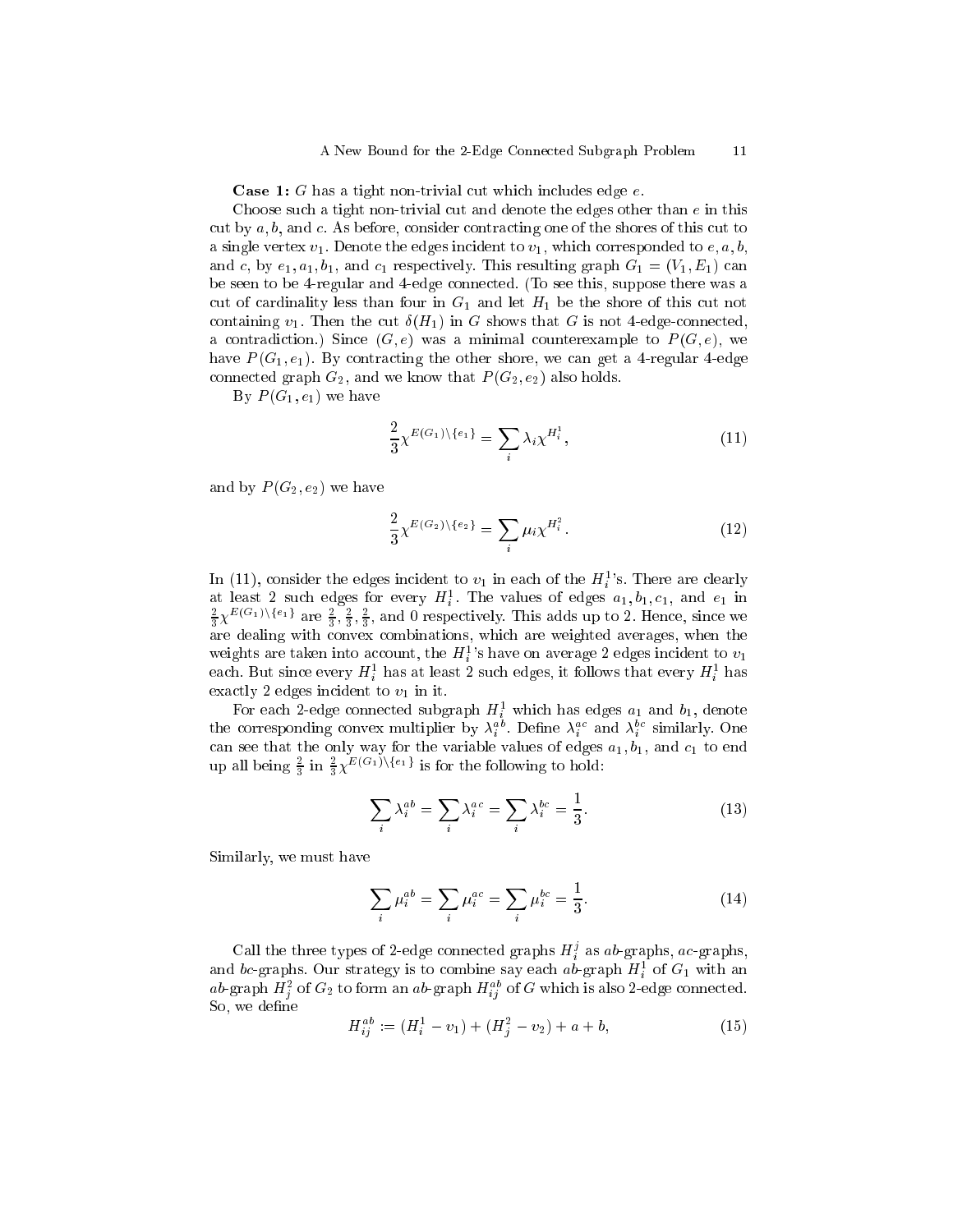#### 12 12 Robert Carr and R. Ravi

where  $H_i^1$  and  $H_j^2$  are  $ab$ -graphs. Since  $H_i^1 - v_1$  and  $H_j^2 - v_2$  are both connected, it follows that  $H_{ij}^{ab}$  is 2-edge connected. Similarly define  $H_{ij}^{ac}$  and  $H_{ij}^{bc}$ .

Now consider the following expression:

$$
\sum_{i,j} 3\lambda_i^{ab} \mu_j^{ab} H_{ij}^{ab} + \sum_{i,j} 3\lambda_i^{ac} \mu_j^{ac} H_{ij}^{ac} + \sum_{i,j} 3\lambda_i^{bc} \mu_j^{bc} H_{ij}^{bc}.
$$
 (16)

One can verify that this is in fact a convex combination. Any edge  $f$  in say  $G_1 - v_1$  occurs in (16) with a weight of

$$
\sum_{\{i \,|\, f \in H_i^1\}} (\lambda_i^{ab} \cdot (3 \cdot \sum_j \mu_j^{ab}) + \lambda_i^{ac} \cdot (3 \cdot \sum_j \mu_j^{ac}) + \lambda_i^{bc} \cdot (3 \cdot \sum_j \mu_j^{bc})). \tag{17}
$$

In light of (14) we have that (17) evaluates to

$$
\sum_{\{i \mid f \in H_i^1\}} \lambda_i = \frac{2}{3}.\tag{18}
$$

We have a similar identity when f is in  $G_2 - v_2$  and we also have that edges a, b, and  $c$  each occur in (16) with a weight of  $\frac{1}{3}$  as well. Therefore we have

$$
\sum_{i,j} 3\lambda_i^{ab} \mu_j^{ab} H_{ij}^{ab} + \sum_{i,j} 3\lambda_i^{ac} \mu_j^{ac} H_{ij}^{ac} + \sum_{i,j} 3\lambda_i^{bc} \mu_j^{bc} H_{ij}^{bc} = \frac{2}{3} \chi^{E(G)\setminus\{e\}},\tag{19}
$$

which contradicts  $(G, e)$  being a minimal counterexample.

**Case 2:**  $G$  has no tight non-trivial cut which includes edge  $e$ .

Denote the endpoints of e by  $u \in V$  and  $v \in V$ , and denote the other 3 not necessarily distinct neighbors of v in G by  $x, y, z \in V$ . Because e is in no tight non-trivial cut, we have that  $x \neq y \neq z$ . (If any two of the neighbors x, y and z are the same, say  $x = y$ , then the cut  $\delta({v, x})$  will be a tight non-trivial cut). Thus, without loss of generality, if any two neighbors are the same vertex, we can assume that they are u and z. Hence,  $u \neq x$  and  $u \neq y$ .

Define the graph  $G_1 = (V_1, E_1)$  by

$$
G_1 = G - v + ux + yz,\tag{20}
$$

and define  $e_1 = ux$ . We know by Lemma 1 that  $G_1$  is 4-regular and 4-edge connected. Since  $(G, e)$  is a minimal counterexample, we therefore know that  $P(G_1, e_1)$  holds. Similarly, define the graph  $G_2 = (V_2, E_2)$  by

$$
G_2 = G - v + uy + xz,\tag{21}
$$

and define  $e_2 = uy$ . As before, we know that  $P(G_2, e_2)$  holds as well.

So, we can form the following convex combinations of 2-edge connected graphs:

$$
\frac{2}{3}\chi^{E_1\setminus\{e_1\}} = \sum_i \lambda_i \chi^{H_i^1},\tag{22}
$$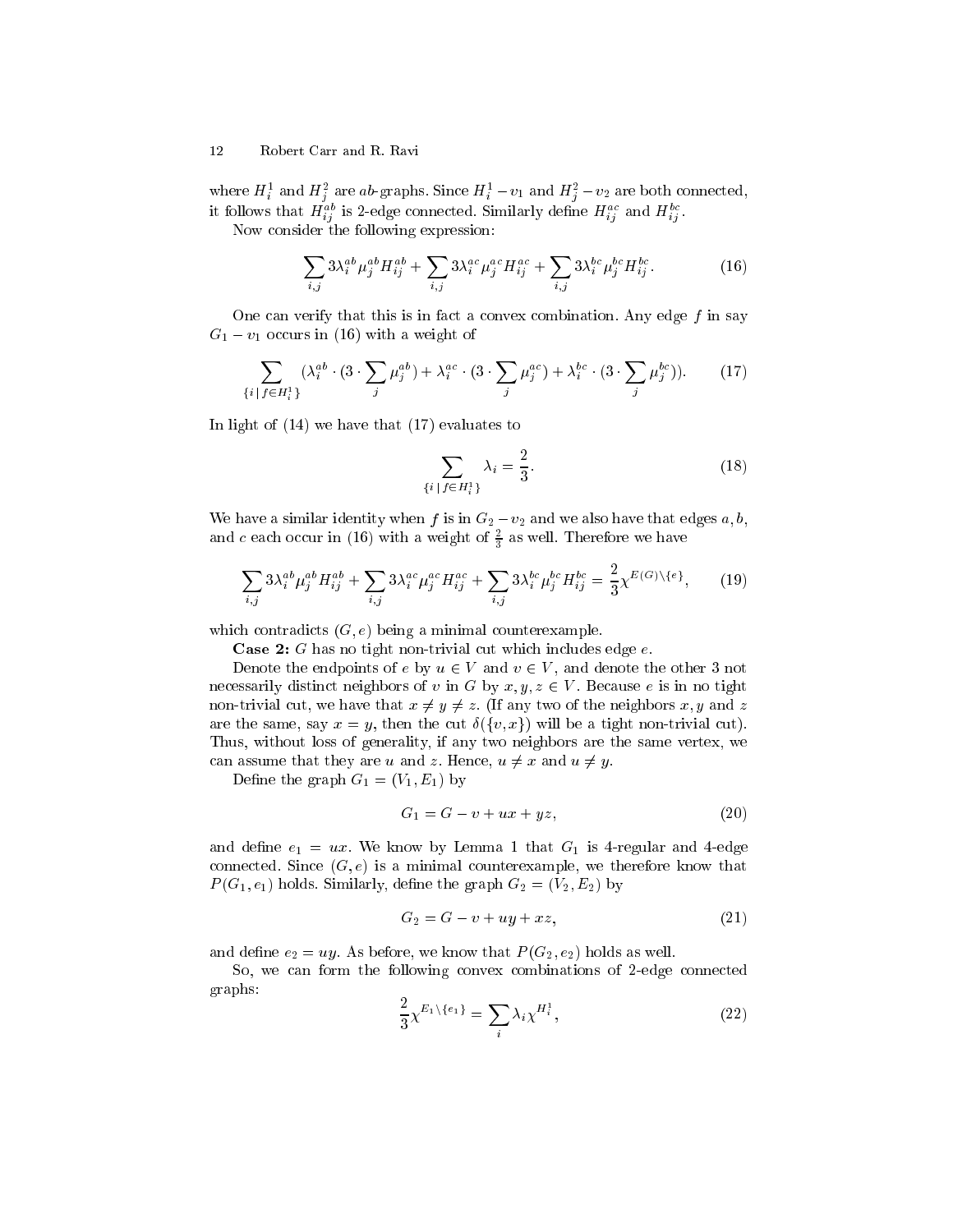and

$$
\frac{2}{3}\chi^{E_2\setminus\{e_2\}} = \sum_i \mu_i \chi^{H_i^2}.
$$
 (23)

Define  $H_i^1$  by

$$
\hat{H}_i^1 = \begin{cases} H_i^1 - yz + yv + zv & \text{for } yz \in H_i^1, \\ H_i^1 + yv + xv & \text{for } yz \notin H_i^1. \end{cases}
$$
\n(24)

Likewise, define  $H_i^2$  by

$$
\hat{H}_i^2 = \begin{cases} H_i^2 - xz + xv + zv & \text{for } xz \in H_i^2, \\ H_i^2 + yv + xv & \text{for } xz \notin H_i^2. \end{cases}
$$
 (25)

Consider the convex combination of 2-edge connected subgraphs

$$
\frac{1}{2} \sum_{i} \lambda_i \chi^{\hat{H}_i^1} + \frac{1}{2} \sum_{i} \mu_i \chi^{\hat{H}_i^2}.
$$
 (26)

Every edge in  $f \in E \setminus \delta(v)$  occurs with a total weight of  $\frac{2}{3}$  in (26) since f occured with that weight in both (22) and (23). Since  $yz$  occurs with a total weight of  $\frac{2}{3}$  in (22) and  $xz$  occurs with a total weight of  $\frac{2}{3}$  in (23), one can verify that  $xv, yv$ , and  $z\bar{v}$  each occur with a total weight of  $\frac{2}{3}$  in (26) as well. Therefore, we have

$$
\frac{2}{3}\chi^{E\setminus\{e\}} = \frac{1}{2}\sum_{i}\lambda_{i}\chi^{\hat{H}_{i}^{1}} + \frac{1}{2}\sum_{i}\mu_{i}\chi^{\hat{H}_{i}^{2}},
$$
\n(27)

which contradicts  $G, e$  being a minimal counterexample.

#### 4Concluding Remarks

An obvious open problem arising from our work is to extend our strategy and settle Conjecture 1. In another direction, it would be interesting to apply our ideas to design a  $\frac{1}{2}$ -approximation algorithm for the minimum cost z-edge- and 2-vertex-connected subgraph problems.

Another interesting question is the tightness of the bound proven in Theorem 1. The examples we have been able to construct seem to demonstrate an asymptotic ratio of  $\frac{1}{5}$  between the cost of a minimum cost 2-edge connected subgraph and that of an optimal half-integral subtour solution. Finding instances with a worse ratio or improving our bound in Theorem 1 are open problems.

# References

- 1. M. Balinski, On recent developments in integer programming, in: H.W. Kuhn, ed., Proceedings of the Princeton Symposium on Mathematical Programming (Princeton University Press, N.J., 1970, 267-302).
- 2. S. Boyd and R. Carr, "Finding low cost TSP and 2-matching solutions using certain half-integer subtour vertices," Manuscript, March 1998.